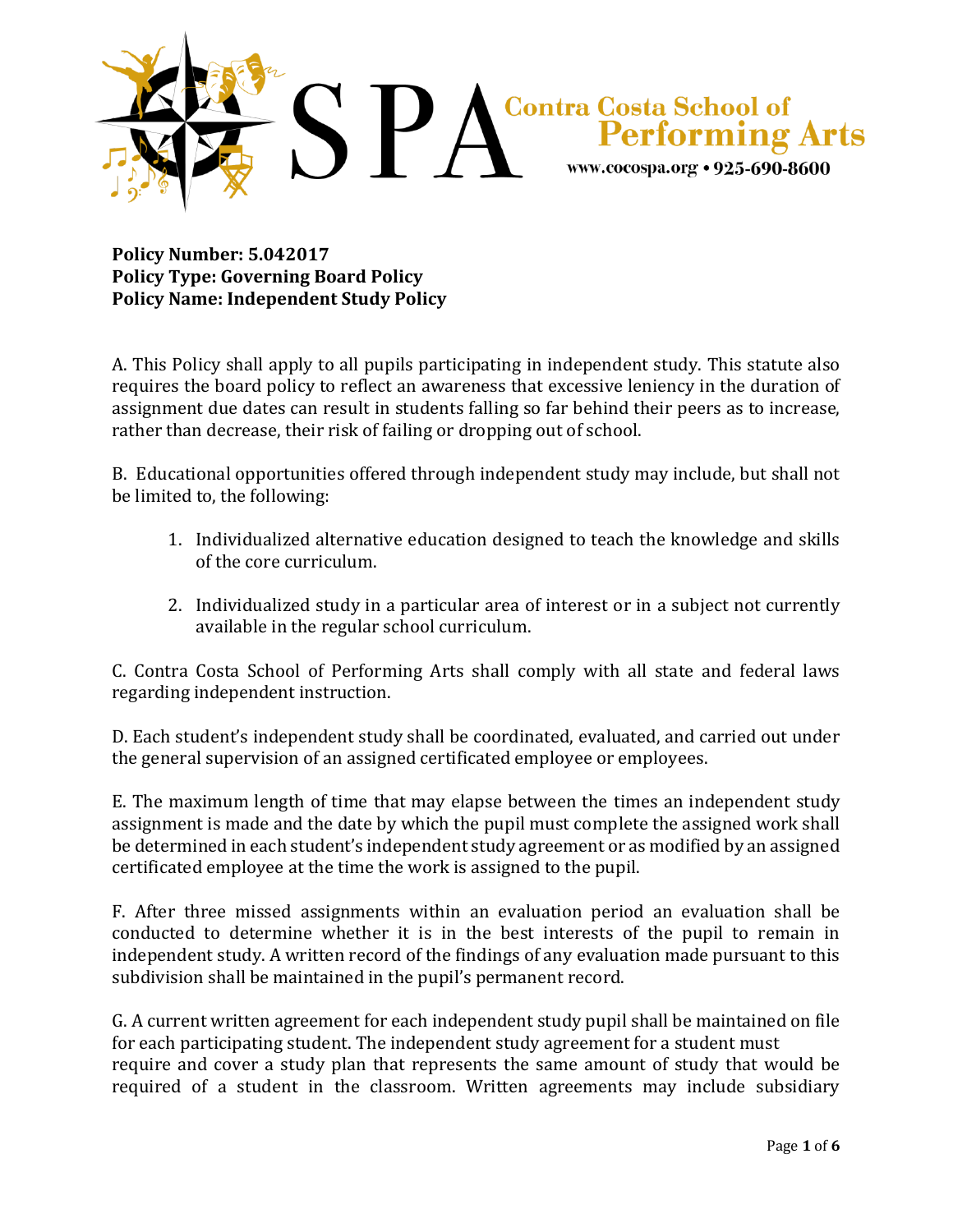agreements, such as course contracts and assignment and work records. Also each agreement shall contain the following:

- The manner, time, frequency, and place for submitting a pupil's assignments and for reporting his or her progress.
- The objectives and methods of study for the pupil's work, and the methods utilized to evaluate that work.
- The specific resources, including materials and personnel that will be made available to the pupil.
- A statement of the policies adopted regarding the maximum length of time allowed between the assignment and the completion of a pupil's assigned work, and the number of missed assignments allowed prior to an evaluation of whether or not the pupil should be allowed to continue in independent study.
- The duration of the independent study agreement, recognizing that no independent study agreement shall be valid for any period longer than one semester. The duration of time no more than twenty school days for short term independent study.
- A statement of the number of course credits to be earned by the pupil upon completion.
- The inclusion of a statement in each independent study agreement that independent study is an optional educational alternative in which no pupil may be required to participate.
- Each written agreement shall be signed, prior to the commencement of independent study, by the pupil, the pupil's parent, legal guardian, or care giver, if the pupil is less than 18 years of age, the certificated employee who has been designated as having responsibility for the general supervision of independent study, and all persons who have direct responsibility for providing assistance to the pupil.

H. Contra Costa School Of Performing Arts shall not provide any funds or other things of value to the pupil or his or her parent or guardian that SPA could not legally provide to a similarly situated pupil of the school, or to his or her parent or guardian.

I. Contra Costa School Of Performing Arts may only receive funding for the provision of independent study to pupils who are residents of Contra Costa County or who are residents of a county immediately adjacent to Contra Costa County. Participation by claiming state apportionment for students whose residence status is based on parents' place of employment within district boundaries (ED Code section 51747.3) will not be permitted.

J. Contra Costa School Of Performing Arts must comply with Education Code Section 51745.6 and California Code of Regulations Section 11704 regarding teacher to ADA limits.

K. Each enrolled student will be assigned a certificated employee, who will serve as teacher to the student and mentor to the home-schooling parent as applicable. The parent will provide the daily instruction or the computer so the student may participate in independent study/on-line learning, while the teacher will meet with the student(s) and parent(s) on a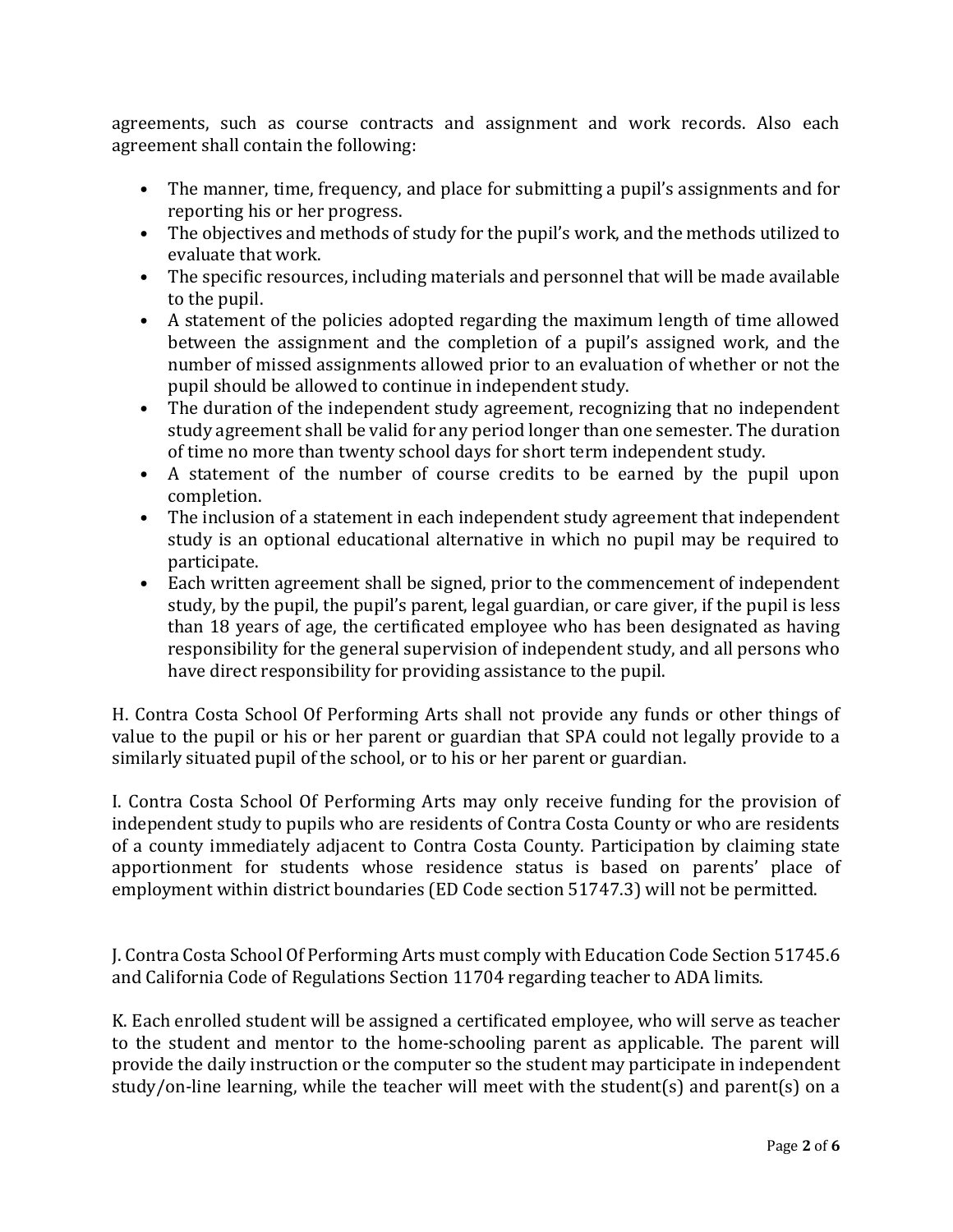regular basis (as provided by the written independent study agreement) to provide lesson planning, consultation, and resource check-out.

L. Contra Costa School Of Performing Arts will work with the parents and students to ensure that students are participating in enrichment activities beyond the instruction at home. Contra Costa School Of Performing Arts shall facilitate enriched educational opportunities beyond the standard curriculum such as educational opportunities for students at other institutions of learning when available, shared instruction amongst charter school families, field trips, internships, outdoor education, shared social events for Contra Costa School Of Performing Arts students, and community service.

M. The assigned teacher and the parent and student shall evaluate the education program and modify as necessary, consistent with the written independent study agreement, to maximize student success. The assigned teacher of record will have the final authority with regard to the education program of the student, with the exception of students who qualify for special education services whose services and outcomes will be determined by an Individual Education Plan ("IEP") team pursuant to law.

N. It is understood that no student who qualifies for special education services under the Individuals with Disabilities in Education Act ("IDEA") shall participate in independent study unless it is specifically authorized under his or her IEP.

# O. Independent Study Roles:

# *The Certificated Employee will:*

- Be responsible for completing designated portions of the written agreement for independent study, and add additional information when appropriate.
- Supervise and approve course work.
- Design all lesson plans.
- Write assignments for students.
- Assess the student's work, either orally or in written form.
- Suggest reinforcement of content when needed or requested.
- Personally judge the time value of student assignments or work products before ADA is earned.
- Assess the child's level of education, modifying the curriculum as necessary to meet district or county guidelines, and administer state mandated tests as required.
- Inform parents of or offer workshops that will enhance the teaching techniques of the parents as applicable.
- Select and save with each agreement representative samples of the student's completed and evaluated assignments on at least a monthly basis.
- Sign and complete the agreement when the student has reached his or her objectives or the agreement is terminated.
- Maintain any required records and files on a current basis.
- Determine and assign grades or other approved measures of student achievement when appropriate.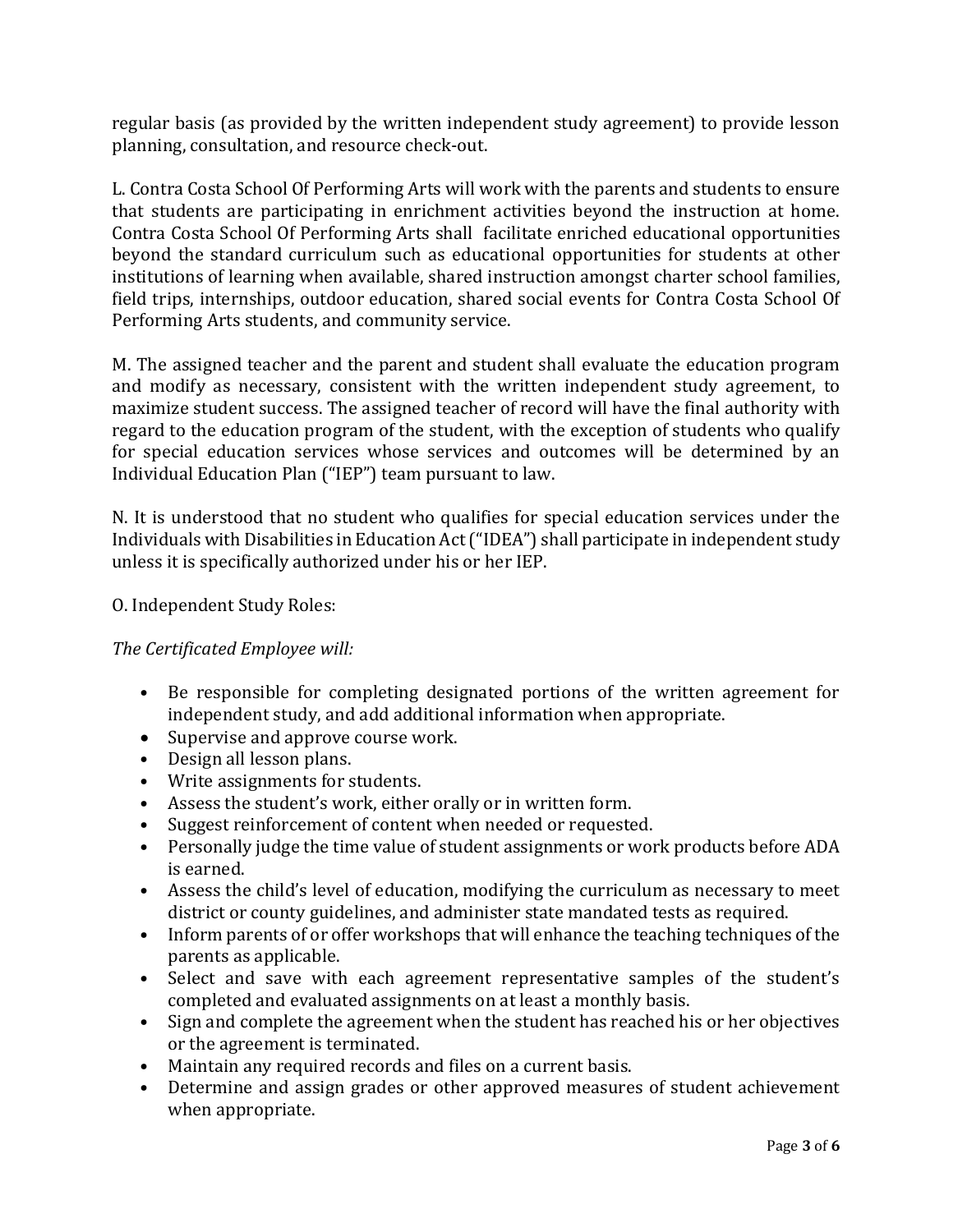# *Parents will:*

- Be committed to understand and use the independent study strategy appropriately.
- Provide an appropriate environment for the student's study.
- Participate with the assigned certificated employee in the development of the student's educational plan, including goals, objectives, and assignments. (While the assigned teacher is responsible for the educational design, the parent must be concerned about his or her role and the student's needs and interests.)
- Along with the student, prepare a study schedule that incorporates family and educational responsibilities.
- Facilitate and enable, as much as possible, the student's effective and successful study under the written agreement. This would include avoiding disturbances during study such as phone calls, TV watching, and conflicting family duties.
- Supervise the student while following the plan as the student is working on assignments, making sure that the student's effort at least meets the minimum requirement set forth in the written agreement.
- Take steps to ensure the timely submission to the assigned teacher of all student work, completed assignments, and accurate records that will be needed for the assessment of student progress and attendance accounting as specified in the written agreement.
- Participate in a supportive role in regularly scheduled teacher/student meetings.
- Under the direction of the supervising teacher and with the assistance of any other assigned Contra Costa School Of Performing Arts staff, participate in the student's instruction and assessment of learning and skills mastery. This may include the following:
- Assuming responsibility for supplied textbooks, instructional materials and supplies, and equipment
- Making intermediate assignments
- Introducing curricular elements
- Reinforcing learning
- Promptly checking student work for errors, which the student should then correct
- Whenever possible, attend workshops that provide instruction and guidance that will make independent study a satisfying and beneficial experience for the participating child and parent/guardian.
- Ensure the student's voluntary participation in and understanding of independent study and facilitate the student's transfer to traditional instruction when ready or when the student is unwilling to continue in independent study.

# *Students will:*

- Have the right to all existing services and resources of Contra Costa School Of Performing Arts as do all other students enrolled in Contra Costa School Of Performing Arts and engaged in regular classroom study.
- Make regular, scheduled contact with the assigned certificated employee as specified in the written agreement.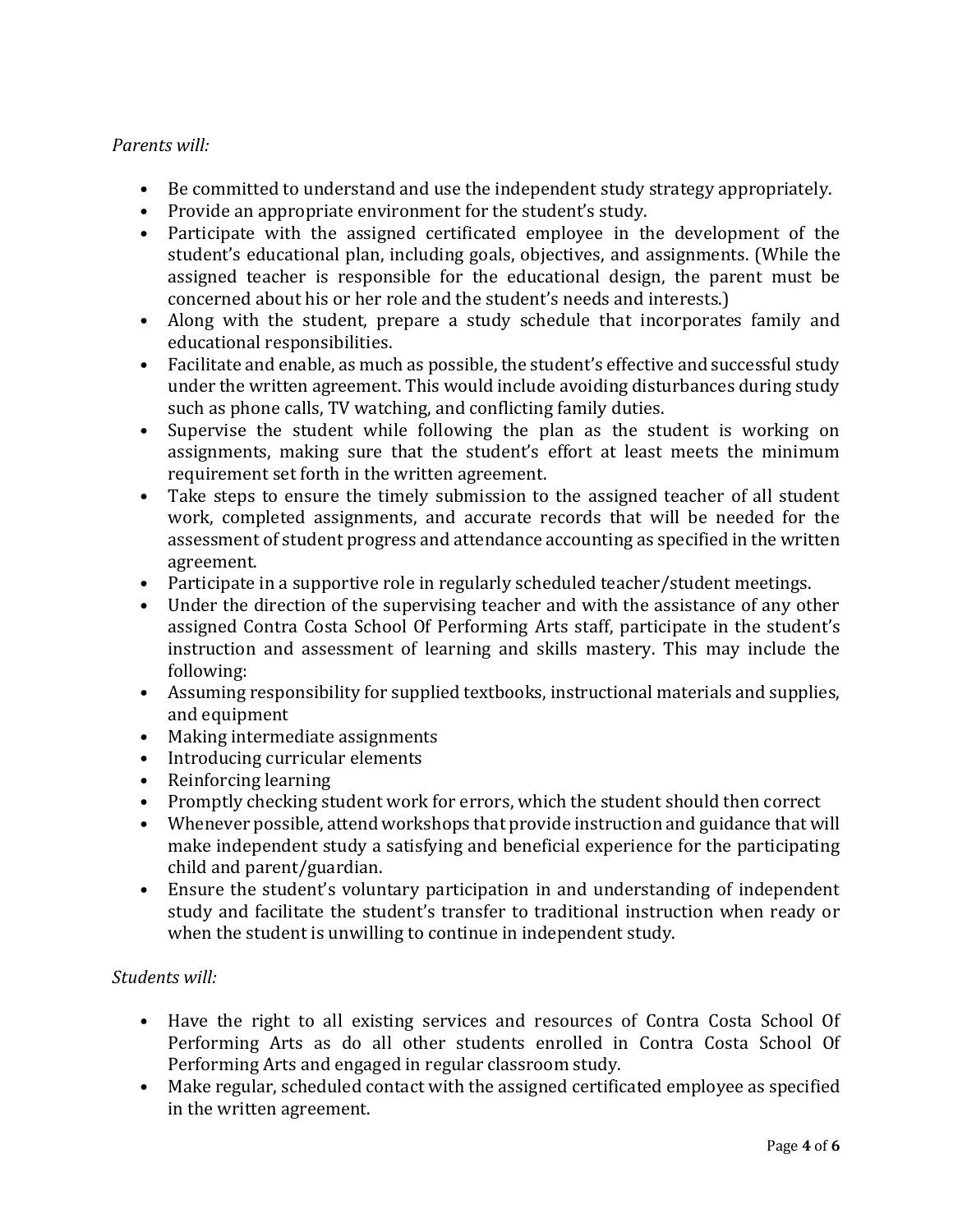- Complete *at least* the assigned work by the due date.
- Have all possible assignments available at meetings with the assigned certificated employee.
- Make an effort to participate in pertinent public or private extracurricular activities, including social activities with other children and adults.
- Be responsible for other tasks that may be required to fulfill the written agreement.

### *The Director will:*

- Administer the use of independent study by pupils.
- Ensure that independent study occurs in accordance with state law and district policy and regulation.
- Facilitate the completion of independent study agreements.
- Authorize the selection of all staff who are assigned to supervise independent study.
- Supervise any staff assigned to independent study functions.
- Complete or coordinate the preparation of all necessary records and reports.
- Establish and maintain in a systematic manner all records required by state regulations for an audit trail of average daily attendance attributed to independent study and reported by the district.
- Monitor enrollment in independent study and the pupil to teacher ratio.

P. To Succeed in Independent Study There Must Exist:

- An understanding of independent study by all concerned
- A positive attitude by both the parents and the student about independent study
- The parents' ability to assist their child and participate in instruction
- The students' agreement to meet the requirements in the written agreement
- The students' ability and willingness to work with limited supervision by a credentialed employee
- Availability of certificated employees to supervise students' independent study effectively

Q. Attendance Rules

- Contra Costa School Of Performing Arts shall maintain records identifying all grade levels of students' participating in independent study.
- Contra Costa School Of Performing Arts shall maintain a file of all agreements with representative samples of completed and evaluated student assignments, with notations on the work samples that indicate the supervising teacher's determination of the time value of the student's work.
- Contra Costa School Of Performing Arts shall maintain a list showing the credits attempted by and awarded to each student along with a record of grade and other evaluations of independent study assignments issued to the students participating in independent study according to the agreement.
- Students will not be placed in independent study or will be ineligible for participation if they are 19 years of age or older.